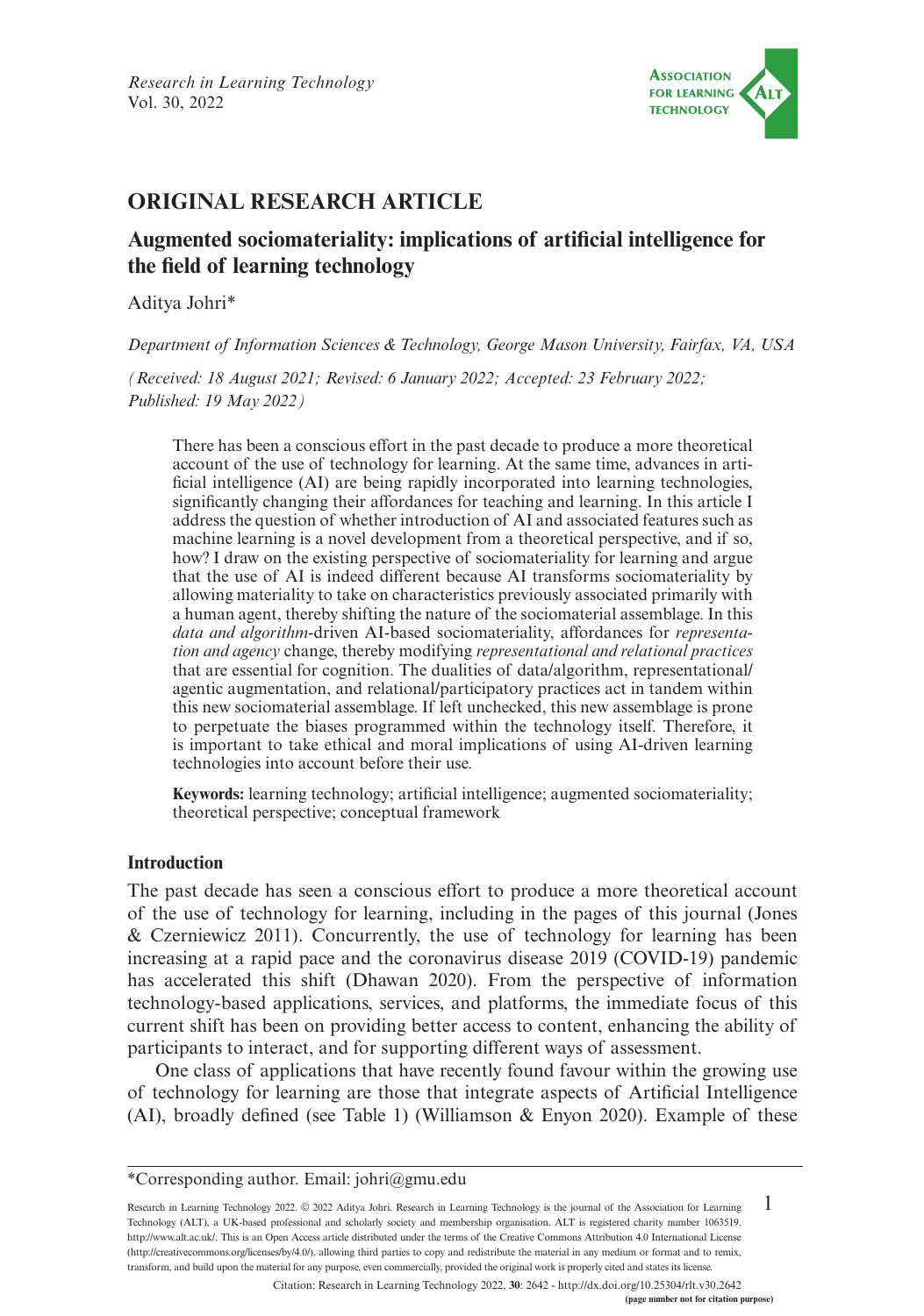offerings include personalised learning and tutoring, automation of grading and assessment, and content curation and recommendation, among others. Given these recent advances and introduction of AI, it is a critically important time to revisit our theoretical understanding of learning technologies (Bennett & Oliver 2011). What, if anything, is made different by AI in our understanding of how technologies shape learning?

Most AI experts agree that although Artificial General Intelligence (AGI), the kind of AI that acts just like humans, is a long way off, Artificial Narrow Intelligence (ANI) is making rapid progress. Driverless cars, drone deliveries, and conversations with devices that detect and respond in human speech are all applications of ANI which just a few years back had been unfathomable. Although ANI applications have limitations, they have slowly started to augment human practices across a range of activities. By leveraging data across sources and by using algorithms that allow making sense of that data in novel ways, ANI built into to work applications has started to augment design and creativity (e.g. PowerPoint), and in education, grading of assignments or personalisation of problem sets. This shift towards AI-driven technologies is noteworthy because once we tease out the hyperbole of AI from its reality, advances in AI present a significant opportunity to create new forms of learning environments, including those that differ considerably from current practices.

To appreciate how AI might transform learning, especially from a theoretical perspective, it is important to look beyond the technological determinist viewpoint where technology serves as a solution – as either a replacement or substitute for an already existing function (Jones & Czerniewicz 2011). The move towards online teaching during the pandemic, for instance, is an exemplar of this approach where inperson activities are being substituted by technology-mediated interactions. In reality, as outlined in a practice-based view, learning is an ambiguous process where knowledge is produced continuously through situated action (Greeno 2006; Johri & Olds, 2011; Johri, Olds  $& O'Connor, 2014$ ; Lave  $& Wenger, 1991$ ). When people learn, they draw on their physical, and increasingly virtual, presence in a social setting, on their cultural background and experience, on sentient and sensory information, and on the material that is available to them (Blackler 1995; Orlikowski 2002; Tyre and von Hippel 1997). In order to fully grasp the shift in learning due to AI, we need to adopt

| Term                               | Definition                                                                                                                                                                                                                                                                                                                                                  |  |
|------------------------------------|-------------------------------------------------------------------------------------------------------------------------------------------------------------------------------------------------------------------------------------------------------------------------------------------------------------------------------------------------------------|--|
| Algorithm                          | A process or set of rules, that is, finite sequence of well-defined instructions,<br>to be followed in calculations or other problem-solving operations by a<br>computing machine (primarily though not exclusively). An everyday, non-<br>computing, example of an algorithm is a recipe for baking a cake.                                                |  |
| Machine<br>Learning                | Machine learning is the study of computer algorithms that can improve<br>automatically, that is, learn, through experience and by the use of data.<br>The two main categories are supervised (where data are pre-coded by<br>humans and then fed to the machine) and unsupervised (where the<br>machine itself detects patterns and then learns from them). |  |
| Artificial<br>Intelligence<br>(AI) | AI is a wide-ranging branch of computer science concerned with building<br>smart machines capable of performing tasks that typically require human<br>intelligence (i.e. cognitive capabilities typically associated with humans).<br>Machine learning is the core component of how computers achieve this goal.                                            |  |

| Table 1. Definition of algorithms, machine learning, and artificial intelligence (AI). |  |  |  |
|----------------------------------------------------------------------------------------|--|--|--|
|----------------------------------------------------------------------------------------|--|--|--|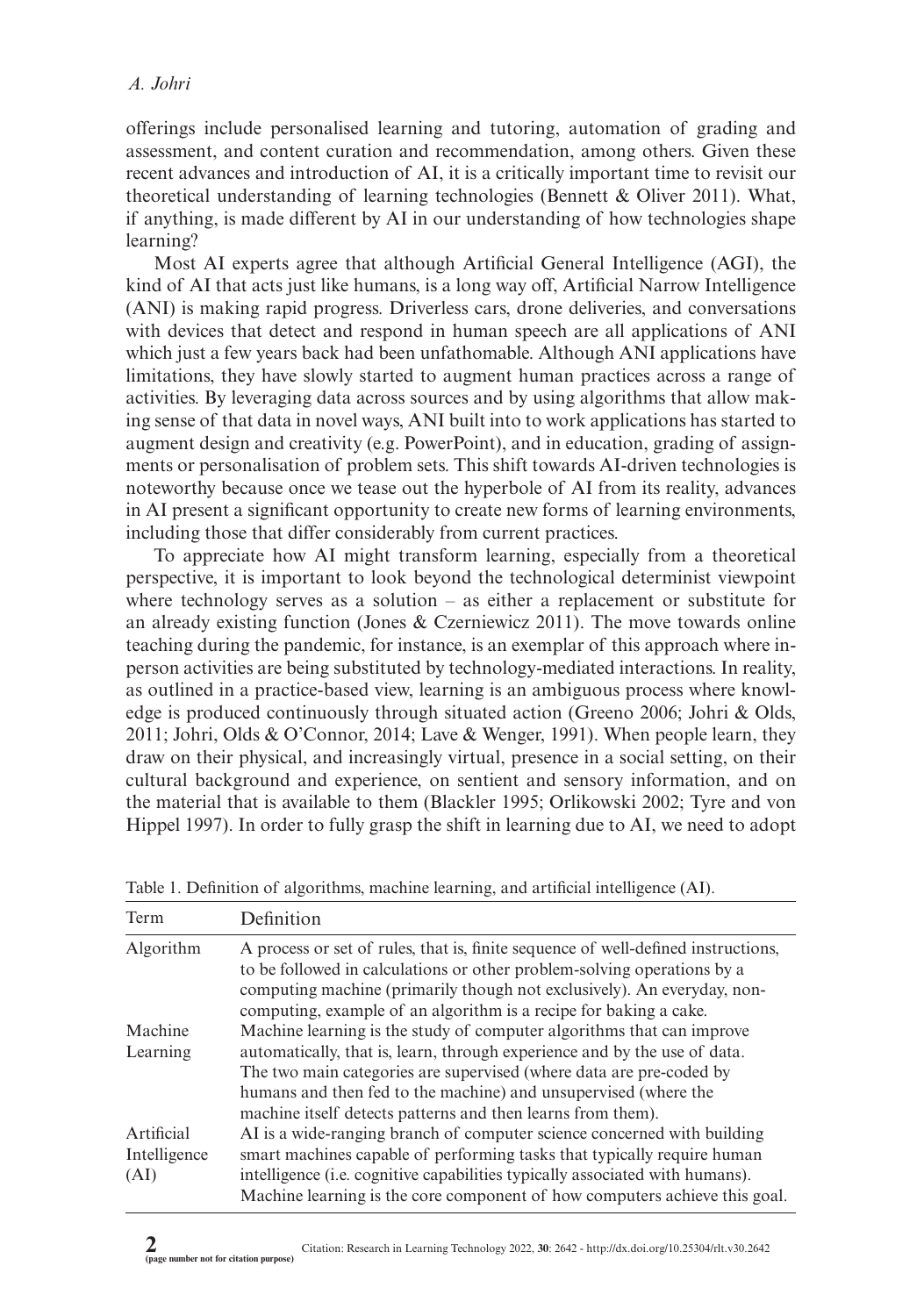an interpretive stance that allows us to comprehend human cognition from a practice-based viewpoint. One avenue for building this understanding is the sociomaterial perspective (Johri 2011; Latour 2005; Orlikowski 2000, 2002; Orlikowski & Scott 2008; Sørensen 2008; Suchman 2007).

A sociomaterial perspective argues for equal foci on the social and the material context in which learning takes place. Thus, sociomateriality is about encapsulating the meaning of the material, how it matters, in learning practices (Fenwick  $& Landri 2012$ ; Johri 2011). The presence of material itself is less important than how the material is configured in practice and enacted in the moment. The material changes as it gets it meaning from practice and this meaning changes as practices change. This entanglement of the social and the material does not imply that there can be no analytical distinction between the two but that any such distinction is analytical and recognise that these entities constitute an assemblage and necessarily entail each other in practice (Orlikowski & Scott 2008). To apply this perspective to build an understanding of AI-driven learning technologies and to expand our understanding of how sociomaterial understanding itself is changing due to AI, it is important to reflect on how human cognition is augmented by new forms of technology, that is, what has changed because of AI?

## **AI and augmentation of sociomateriality for learning**

Humans have augmented their life for centuries using tools and technologies (Ong 2002). In particular, whether through the development of language and oral culture or the symbolic system of writing, humans have always found ways to augment their cognitive capabilities to become more 'intelligent'. By offloading their thinking and exchange of ideas to an external representational system (e.g. language), they have been able to make remarkable progress at a societal level (Hutchins 1999). In this, they have not only made use of their international representational system but have also created tools for support. A calculator, for instance, of one form or another – whether an abacus or a mechanical calculator  $-$  is an example of augmentation (Norman 1991). From a situated learning perspective, especially the distributed cognition lens, distributing some of our thinking to other artefacts has allowed us to handle complexity and take on tasks that might not have otherwise been tackled (Pea 1985). In the past half a century, the introduction of computation to this process has taken human ability to be intelligent to another level (Engelbart 1962). They have not only amplified but rearranged how they do what they do – electronic calculators have not just offloaded day to day tasks but they have allowed humans undertake tasks that require calculations that were previously untenable (Pea 1985).

In many ways AI is augmenting learning as many other tools and technologies, from books to whiteboards, have done over centuries, but the use of AI is different from previous technologies as AI is fundamentally shifting the role of humans in learning practices. AI-enabled devices and services exemplify a new sociomateriality whereas digital materiality can enact attributes that have largely been associated with a human and with social norms more broadly (Leonardi 2011). Primarily, our conception of communication, the notion of a self and identity, and that of agency and autonomy have developed in relation to other people; our very existence, at a social level, is in relation to others (Hancock, Naaman, and Levy 2020). And even though language, objects and artefacts, or technology in any form, has always shaped how humans communicate and interact, AI gives technology the agency, the power, to initiate interaction – to be a communicator on par with other humans. Although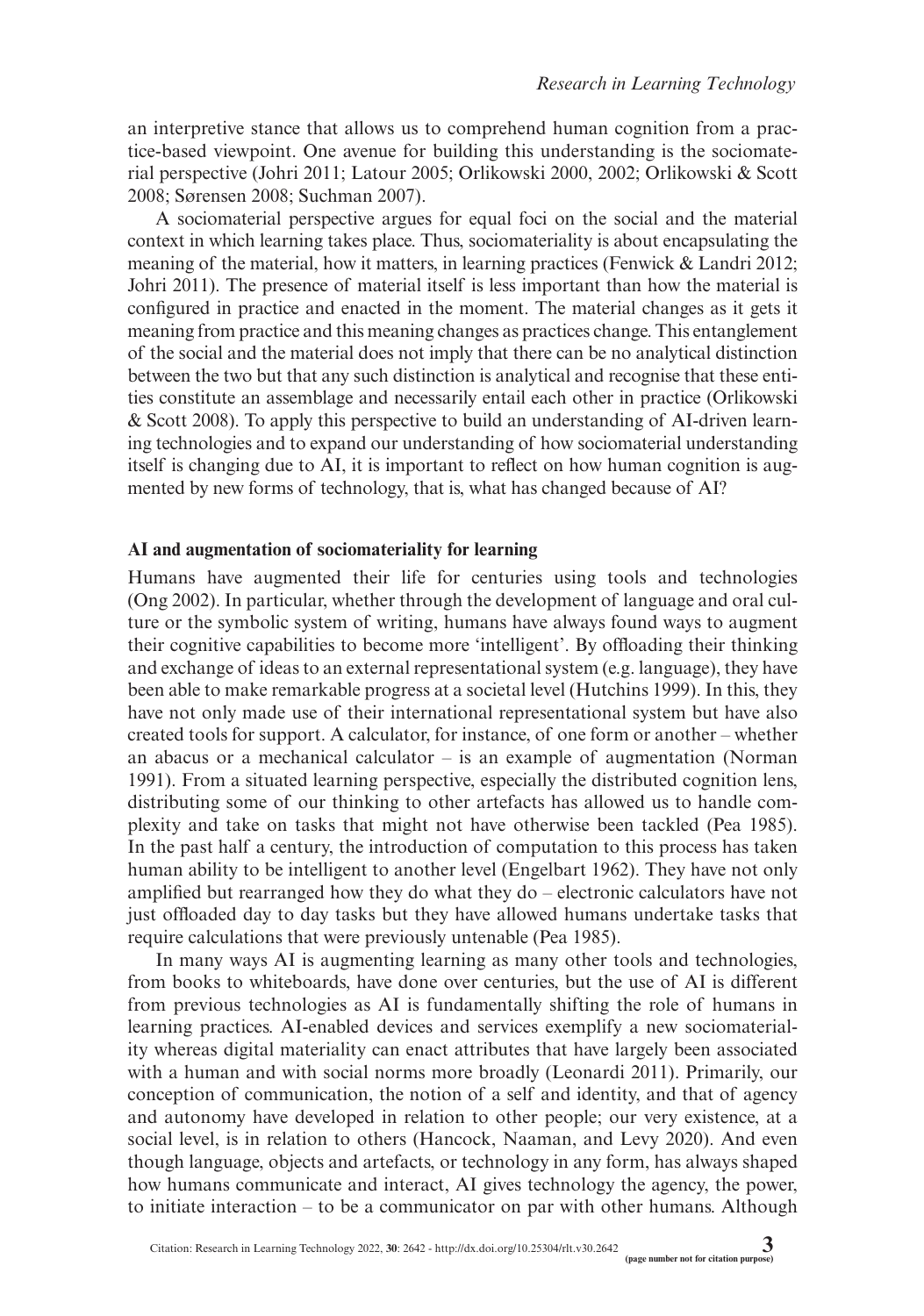previously materiality could contain agency through its participation in an assemblage, a response from them was largely a result of human input. Materiality has now adopted the part of the agent – it can act on its own without any input from a human either immediate or through programmed algorithms. It can do so based on data and logic it generates on its own. Furthermore, through the incorporation of neural networks, and a class of algorithms called deep learning algorithms, it is possible to draw insights that are uniquely novel, a product of data and algorithms and not susceptible to human influence except for the initiation of the process. Machines now have the ability to provide ideas without being asked or prompted, and increasingly we are becoming comfortable with actions initiated by them. For instance, when your favourite voice-activated device suggests that you listen to a certain song, we often take it up on that. While watching our favourite shows or videos on digital content platforms, we often click based on what is recommended for us. Our actions in turn shape the outcomes for another user and over time an entire ecosystem of music recommendations is established beyond any real input from a programmer initially. Similarly, your favorite maps application on your phone learns from your behavior to adapt to you but also learns from the actions of other drivers in your vicinity to make it more useful. When you call customer service, or better still, login to chat, an AI-based "bot" asks you questions and uses information it already has in conjunction with your query, to provide you a response. Finally, the news that we read is now often written by automated systems and personalized to us. Beyond personal systems, AI now drives decision-making in admissions, for loans and credits, and for identifying potential crimes and criminals. It is this ability of AI-driven technology to undertake predictive actions that is unique and it is through the augmentation of these small but necessary tasks, rather than any one big device or software, that AI will impact learning practices in the long term. Already, we see many AI or ML based applications in education (Zhang & Aslan, 2021). For instance, writing is one of the core skills that we have to learn and the past few years have seen significant uptake of applications that correct your grammar or even make suggestions of words or sentences that you should write (Johri, 2020). There are also systems in use now that help predict student success based on their prior performance, allowing faculty and advisor to make timely interventions to support student success (Sweeney, Rangwala, Lester & Johri, 2016). Finally, many applications are now available that directly support a learner by provide a personalized intervention based on their current level of understanding of a topic. These intelligent tutors or agents provide "customized, timely, and appropriate materials, guidance, and feedback to learners" (Zhang & Aslan, 2021; pg. 5).

In the rest of the article, I present a conceptual framework, exemplified through a case study, that expands on the ideas presented so far and delineates specific dualities that work in tandem to allow an AI-driven technology to shape learning practices. Augmented sociomateriality is a core theoretical component of this framework. In the current context, I am using 'framework' to refer to any structure that holds or bring things together which can include theories, concepts, ideas, or viewpoints. A conceptual framework includes sets of concepts that can be derived from theories and also from personal experience or other empirical work that is not necessarily theory driven (Passey 2020).

## **Case study – Video-based monitoring of student assessment**

In the context of AI-driven educational technology, Williamson and Eynon (2020) have recently argued that,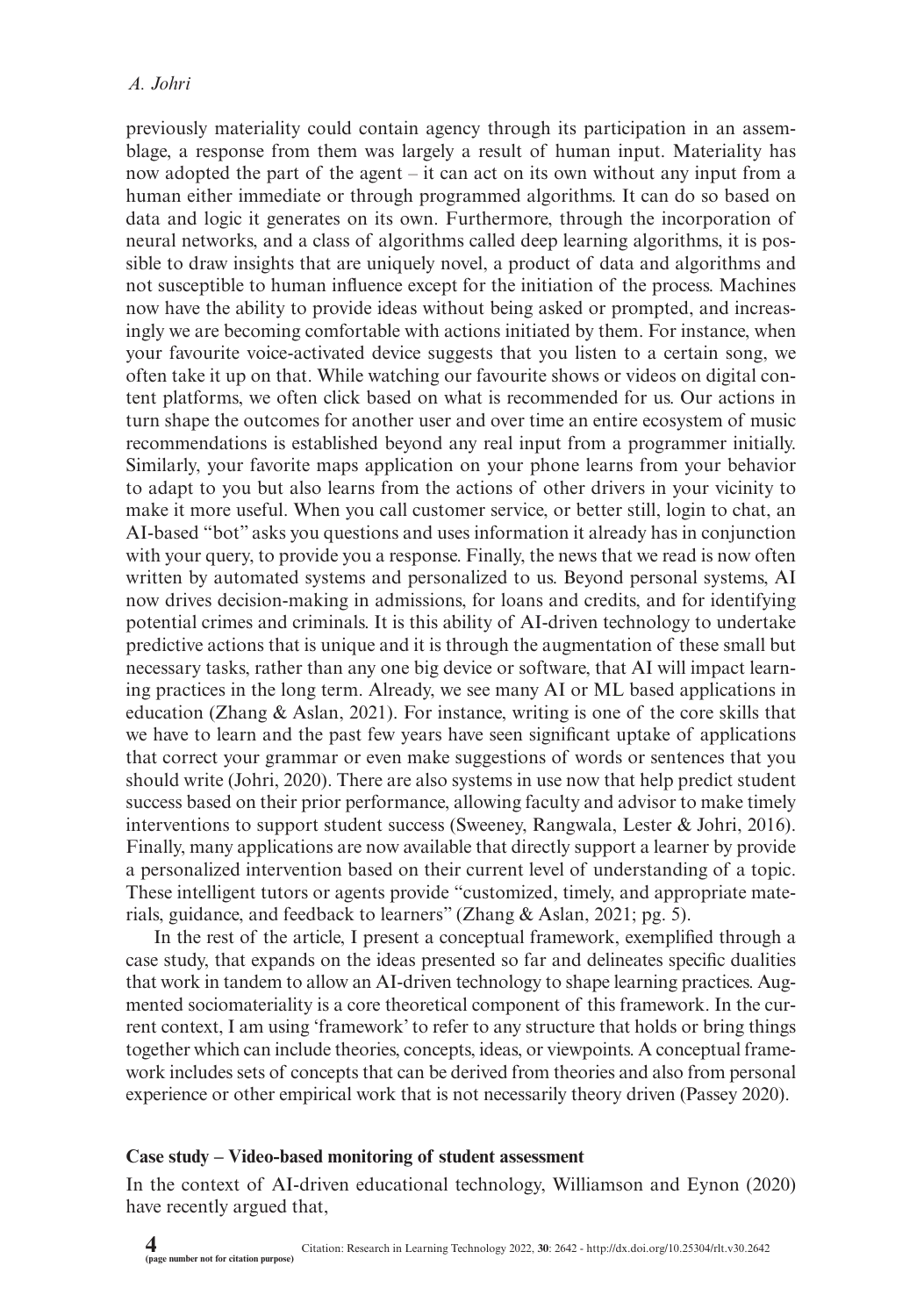there is far less data from a critical perspective of what happens when these systems are used on a daily basis in varied educational contexts [and] [w]e know very little, for example, about how learners and teachers really use AI systems, and how AI is embedding (or not) into the everyday workings of schools, colleges and other sites of education and learning. (p. 231)

To explicate the framework I propose, I use an empirical case drawing on a critical perspective from research into student assessment, in particular the use of remote proctoring through video-based monitoring (VbM) for exams and assignments. The case is generated from personal experience, primary research, and secondary sources. Due to length limitations, I briefly describe the case here. The VbM system works by monitoring students as they take an exam through a video camera. The camera captures students' test environment and the software application uses algorithms that detect student movement to ensure that students are focused on the screen in front of them. Before starting their exam or test students are usually required to show a picture identification and a view of their surroundings, including their desk, so that it can be ascertained that they have no relevant material that can be used for cheating. Recording of exam sessions for each student is available for instructors to go through and videos that are deemed non-compliant are flagged for the instructor to go over later. Videos can be flagged for a range of reasons, such as unnecessary movement by the test-taker, some other disturbance in the environment, or even for slow bandwidth. In a nutshell, VbM is an AI-augmented solution for the kind of assessment that used to take place in person. The AI component includes a range of algorithms implemented within the system and the different data streams that are used as input. The AI aspect is also evident in the way in which the application is supposed to mimic human practices associated with monitoring of exams in person. Although currently most VbM systems use off-the-shelf algorithms and machine learning components, there is a shift towards creating novel processes with advance AI capabilities with increase in data collection across institutions as well a growth of companies that provide this infrastructure.

I selected this case because assessment is a core component of learning practices. It reflects students' recall of a topic and their ability to transfer their learning from one context or problem to another. Assessment also serves, over time, as a record of the overall teaching capabilities of an institution. This is especially true for institutions that are accredited. Assessment is also one area of learning technologies where many advances have been incorporated, including the use of ANI for a range of tasks. Exams can be designed to provide progressively more difficult questions based on responses. Another often used example is the use of natural language processing which is used to evaluate student assignments for errors as well as for plagiarism. Finally, it is also evident from the literature that assessment is a complex practice and it is hard to conduct assessments that are contextually valid and able to capture the nuances of learning.

## **The duality of elements within AI, augmented sociomateriality, and learning practices**

Before delving into the relationship between AI, sociomateriality, and learning practices, there is a central concept – duality – that needs to be defined and described. In essence, duality refers to two elements within a larger concept that sculpt each other. The notion comes from Wenger's work on *Communities of Practice* who defines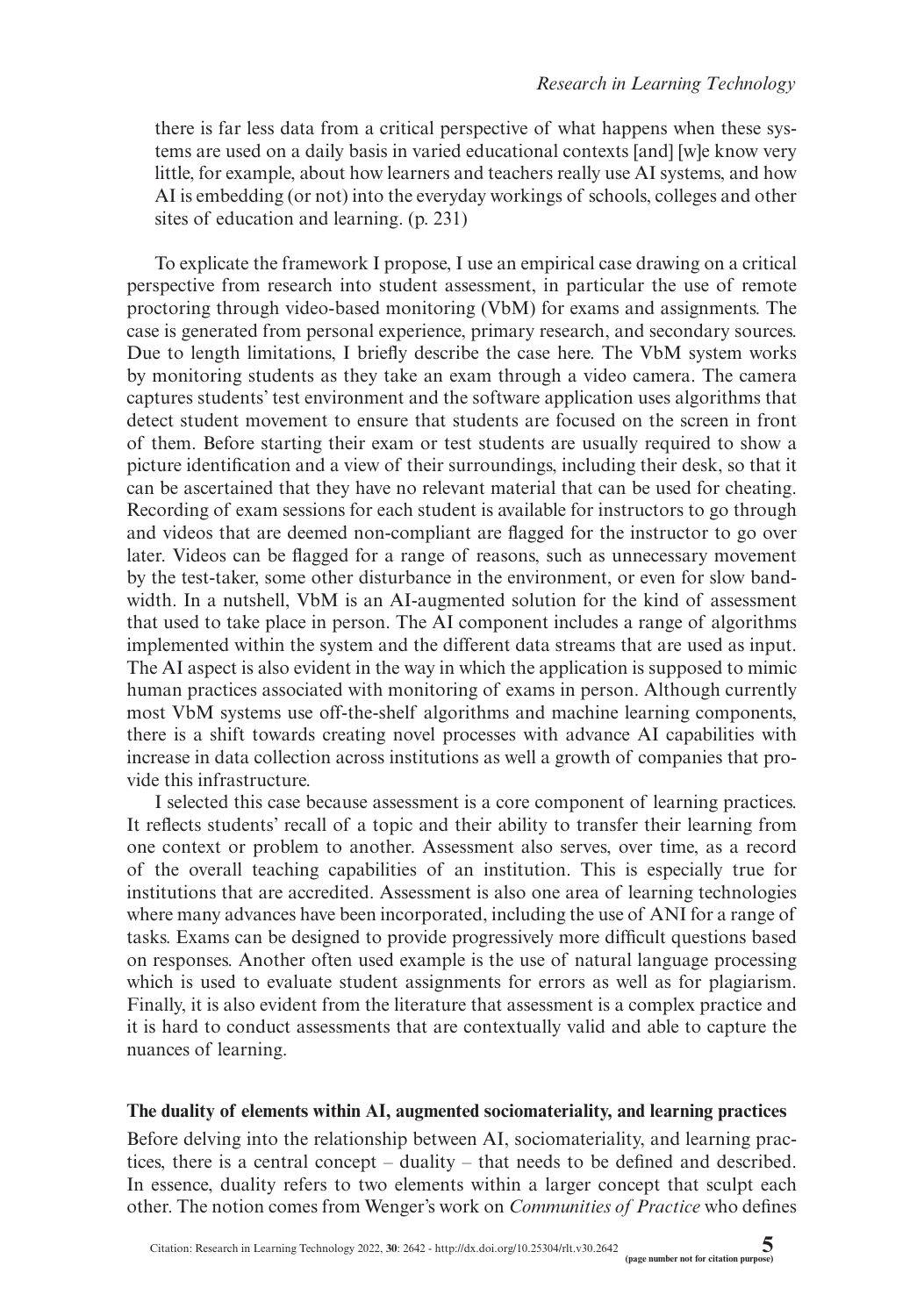|                  | Artificial Intelligence | <b>Augmented Sociomateriality</b> | <b>Learning Practices</b>      |
|------------------|-------------------------|-----------------------------------|--------------------------------|
| <b>Dualities</b> | Data                    | Representational Augmentation     | <b>Relational Practices</b>    |
|                  | <b>Algorithms</b>       | <b>Agentic Augmentation</b>       | <b>Participatory Practices</b> |

Figure 1. Dualities of AI that augment sociomateriality and shape learning practices.

duality as a single conceptual unit that is formed by two inseparable and mutually constitutive elements whose inherent tension and complementarity give the concept richness and dynamism' (Wenger 1999, p. 66). Wenger reiterates that duality is not a dichotomy such as 'tacit' versus 'explicit' knowledge or 'formal' versus 'informal' learning but is meant to refer to two things that work in tandem. The construct of duality has been used by others to examine learning technologies. For instance, Barab, MaKinster and Scheckler (2003) use it to develop a system-level understanding of online learning communities and state that 'Although both sides of a duality are considered separate units, the effective functioning of one… necessitates and is dependent on the existence of the other' (Barab, MaKinster, and Scheckler 2003, p. 240).

I leverage the concept of duality to delineate core elements within each component of my conceptual framework – AI, augmented sociomateriality, and learning practices – such that it can provide an analytical way to understand how AI shapes learning (see Figure 1). The use of the idea of dualities is critical here as it keeps the framework relatively simple by helping us focus on the core issues involved. Dualities also provide consistency across all three aspects of the overall conceptual framework. Next, I discuss each aspect and the duality associated with it in detail exemplifying it with VbM case study.

## **AI and the duality of data and algorithms**

The core building blocks of AI are data and algorithms. Analytically, AI shapes learning practices by augmenting sociomateriality through this duality of data and algorithm. Data constitute the raw material essential for AI. They are the input required for any action. The action itself is a result of processing of data via some algorithm. Within machine learning-driven AI application, this data also assists the algorithms in improving themselves.

Algorithms are instructions embedded in code that tell a system how to behave especially when encountering some form of input or data. This behaviour can vary and take different shapes but more often than not algorithms work in a limited range. For instance, if an algorithm is going to suggest a new resource or piece of content, they are classified under recommendation algorithms and will work on models that have been designed for similar applications.

Creating new algorithms or tweaking them for a novel system requires tuning and the relevant data necessary to train them. The dependence of the algorithm on data and vice versa determines to a large extent the performance of the system and its ability to augment. Not every algorithmic outcome however is necessarily related to AI or ANI. There are many actions and outcomes that do not augment but simply provide information or take some other system action. The augmentation comes when the sociomaterial assemblage changes in specific ways, as discussed now.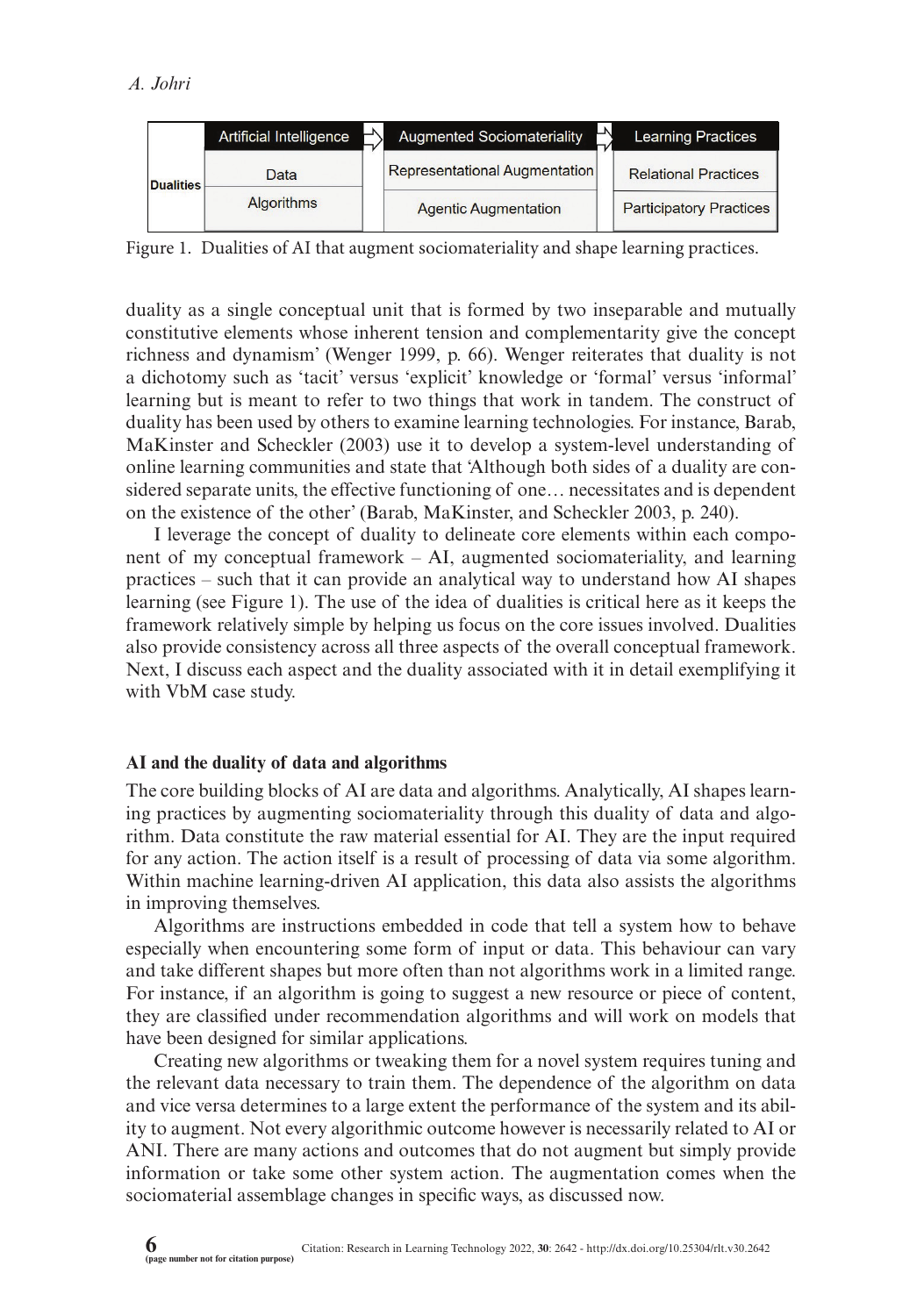Although algorithms tailored to specific domains are often created, at least within educational and learning application, currently off-the-shelf techniques are the norm. Within this context, data can range from any input to the system made by a student or teacher or any kind of interaction that a user has with a system or even stand-alone data repositories about users. The data can come from other sources such as video or audio recordings, conversations, attempts at problem-solving exercises, or reading or watching content. These data do not need to be processed or stored in advance and the use of dynamic data produced and analysed just-in-time is now possible due to advanced data storage and processing capabilities. Algorithms can act on these data immediately or if needed with a delay.

Drawing on the case study of VbM, the data that are analysed by the system are largely video data that are then fed into proprietary algorithms and output is provided to faculty. During the exam students get feedback based on how the system perceives their behaviour. Any changes in posture or position, for instance, create new data and so does change in lighting or any kind of movement in their space. Blinking of eyes, not blinking eye – everything is data and it all goes into the system. Typing or using the mouse are additional data. In summary, there is a lot of data (quantity) and a lot of different kinds of data (quality) that are being input into the system. The data enter the system fast, for instance, to capture any movement made by the learner and the software has the ability to process it almost on the fly. The VbM is able to process this data and identify aspects of student behaviour that are relayed to the instructor after the recording is complete and often to the student while the test is still underway. This is achieved through a range of algorithms that are running continuously. Overall, the duality of data and algorithms is essential to the functioning of VbM.

#### **Augmented sociomateriality and duality of agency and representation**

From a sociomaterial perspective, AI augments two salient aspects of the assemblage – representations and agency. Representational augmentation and agentic augmentation are a duality working in tandem. Representational augmentation refers to changes in the presentation of information related to people and their actions, or information about a piece of content. Agentic augmentation implies a shift in the locus of agency: *who* acts – makes decisions within the learning environment – who does *what*; including judgments about what is represented, when, and to whom. In a learning environment these representations include information we received about others, the content, as well as outcomes of actions.

Augmentation of representations by AI changes their nature and thus of the meaning a user makes with them. The data can be manipulated in different ways, even creating new forms of representations that were not previously available. Self-presentation and impression formation are key for sense-making and both are transformed in a digital environment where AI is present. Although agentic decision-making can seem to be less transformed, AI changes this relationship as the machine or platform can act without any direct input from the learner or the teacher. This can happen not only in pre-programmed ways but also in an emergent manner. As a system increasingly acts autonomously through algorithms, any action changes the nature of interaction that takes place within the assemblage. Based on the data and the algorithm, the output can change and even be initiated by the machine itself.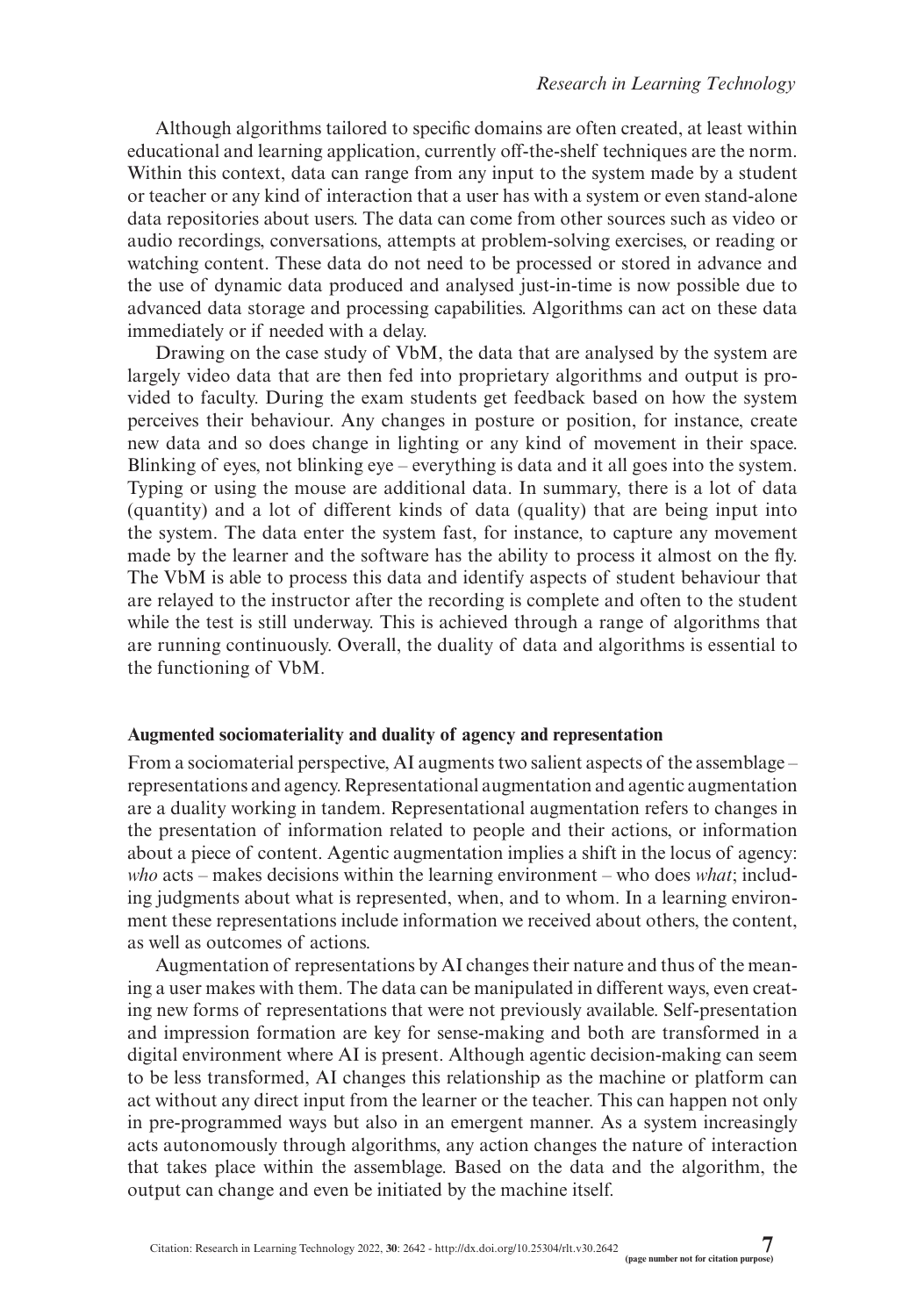# *A. Johri*

Within VbM, for instance, AI augments the sociomateriality of the assemblage whereby students are represented as virtual images or sequence of images. These are processed and run through a face recognition algorithm and the resultant output is presented back to them and/or to the instructor. In terms of agency, the system modifies their behaviour. If they move around too much or blink, the system sends them a warning message alerting them that their behaviour will be reported. Simple acts such as drinking water from a cup or bottle becomes a deviant behaviour according to the system. Students are in a sense 'controlled' by the technology – they have to follow what the system prescribes or they themselves are branded as deviants. Their agency – even to ask permission – has been taken away and delegated to an algorithm.

## **Learning and duality of relational and participatory practices**

Representational and agentic augmentation changes learning practices by reconfiguring the duality of relational and participatory practices within an assemblage. Relational practices are enactments of how participants, learners and teachers, relate to each other – their perceptions of others, who they feel has more expertise, who has more power, how much they trust each other, how meaning is negotiated – and other aspects of self and identity that are a precursor to learning. In conjunction, participatory practices are affordances that shape learners' self-regulation and autonomy, teachers' allotment of content and assessment of knowledge, collaborative expectations and activities, and other supports for how learner acts within an assemblage. Regardless of the technology used within learning practices, these two aspects of learning practices change. For instance, digital representation – whether photos or comics depicting people – changes identification, whereas digital content changes access; the availability of content anytime, anyplace changes participation.

The relational and participatory duality is shaped by the representational and agentic duality. Representational augmentation shapes what people know of each other, an essential element of social context, and this over time changes how people participate. In particular, this shapes their range of interaction and critically if the participation is *full* or *peripheral*. Long-term full participation trajectory shapes their identity as a learner and also provides a sense of belonging and engagement, which in turn is also shaped by agentic augmentation, how much actual sense of control a learner can enact, and how much power the learner feels she has over ability to imagine – reflect and explore (Wenger 1999). AI changes learning by augmenting representations and agency within a sociomaterial assemblage, thereby changing relational and participatory learning practices.

In the VbM case study, relational and participatory practices evolve as learners' representations – video or image based – as well as their lack of agency shift the power they have over the situation and even the power or agency the teacher has in this context. The teaching–learning environment is largely a context of power where usually the more powerful expert provides information and/or guidance to the less knowledgeable learner. The shift in this relationship towards AI-driven decision-making changes the learners' perception of the context and the manner in which they relate to the teacher as well as their institution. Rather than an environment of trust formed in a face-to-face situation, an AI system is delegated the responsibility of ensuring a fair assessment.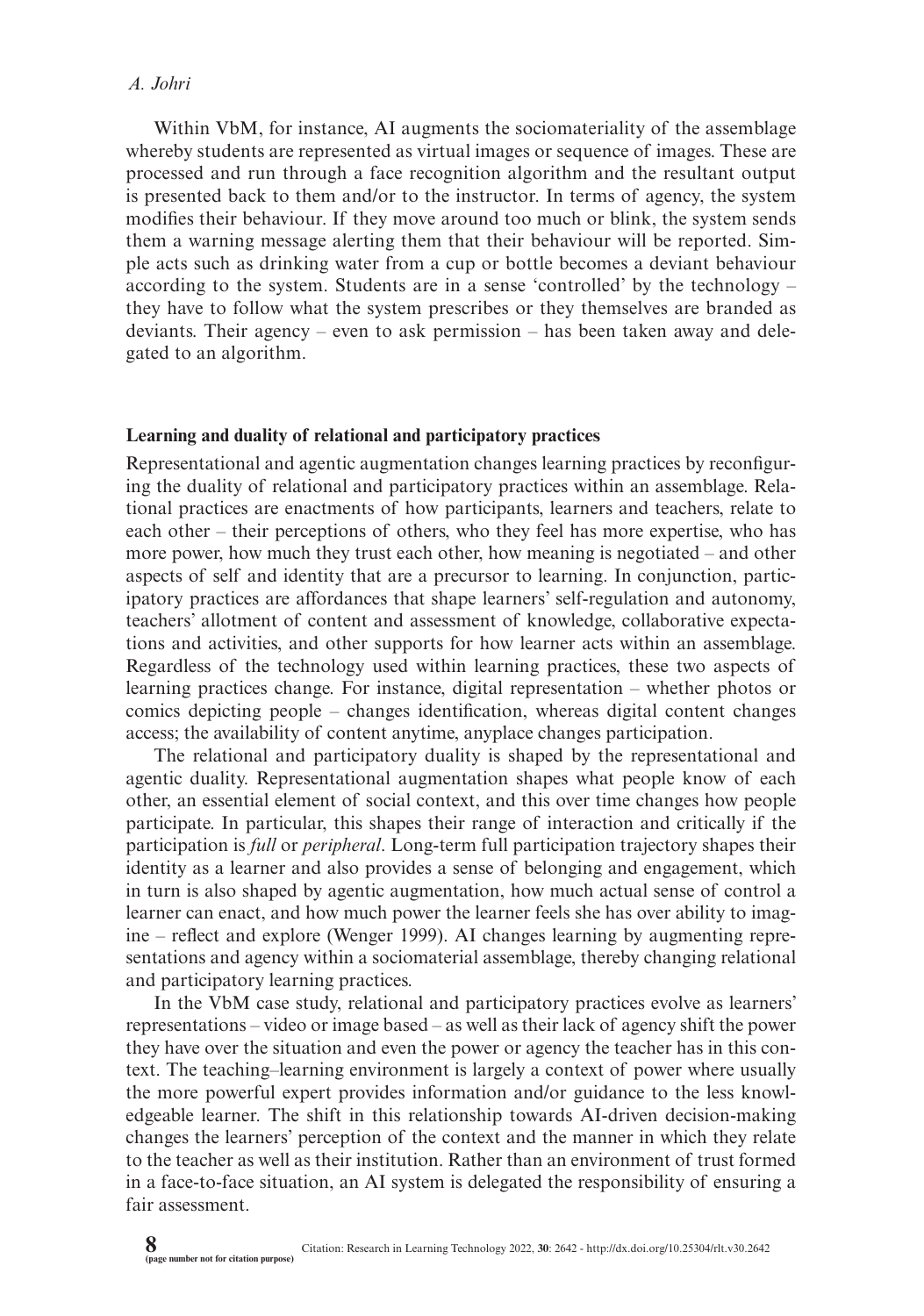# **Ethical and moral concerns related to AI-augmented sociomateriality of learning**

Over half a century ago, Norbert Wiener, one of the founders of the AI movement, cautioned us to think carefully about the role of humans in the age of AI (Wiener 1954).

Whether we entrust our decisions to machines of metal, or to those machines of flesh and blood which are bureaus and vast laboratories and armies and corporations, we shall never receive the right answers to our questions unless we ask the right questions…the machine like the djinnee, which can learn and can make decisions on the basis of its learning, will in no way be obliged to make such decisions as we should have made, or will be acceptable to us. The hour is very late, and the choice of good and evil knocks at our door. (Wiener 1954; pp. 185–186)

What are the right questions to ask about the role of AI in learning and what is the right approach for theoretical and empirical studies (Aiken & Epstein 2000)?

Before using VbM in my online classes, my teaching and learning practices were largely designed for face-to-face classes. Even when I first started to teach online, I continued to hold final exams in person. Students were required to come to campus at a designated day and time. I checked their IDs and monitored the exam to ensure there was no cheating. In-person administration also helped prevent the exam from ending up as online curriculum and on course sharing websites, where material I developed for my courses, including weekly quizzes, often appeared without my permission. Although students sign an honour code at my institution, infringements are common. The burden of proof is often too high to pursue anything but the most egregious violations. Therefore, designing for prevention is the best strategy.

Over time I realised that students needed flexibility in the exam schedule and coming to campus was not a convenience or feasible option for many students. The timing of the exam did not work for nontraditional students who had full-time jobs or had childcare responsibilities. Some students were residing elsewhere and travel was a cumbersome and expensive option. Therefore, I decided to change my assessment practice and as a solution, my colleagues recommended using a VbM implemented within our Learning Management System and worked in tandem with a lockdown browser. The lockdown browser 'locks' the students' computers – literally takes over their machine – so that the only screen they can work on is the exam. The students are then required to turn on their video and show their institutional identity card and a view of their environment – the room where they are taking the exam – and then take the exam all the while staying on camera. Faculty who had used the system told me that this technology reduced cheating drastically.

When I first used the VbM system, I was in awe of the technology and how well it worked. The integration with the existing LMS was seamless. It was easy to set up for use and it provided the flexibility students needed. Even though I felt uncomfortable watching students in their private spaces, like a voyeur, I justified it as a strategy I had deployed for their convenience. But my attitude towards using the system changed once I went over the recordings, especially ones that were earmarked by the system as problematic. Almost every such instance was of a male student with a darker skin colour. A student coughing, a poster in the background, or a lag due to lower bandwidth – simple deviations from some standard metric – also caused the algorithm to designate the exam as problematic. To me, these issues signalled a systematic issue with the algorithm and the data used to develop it. My search for information about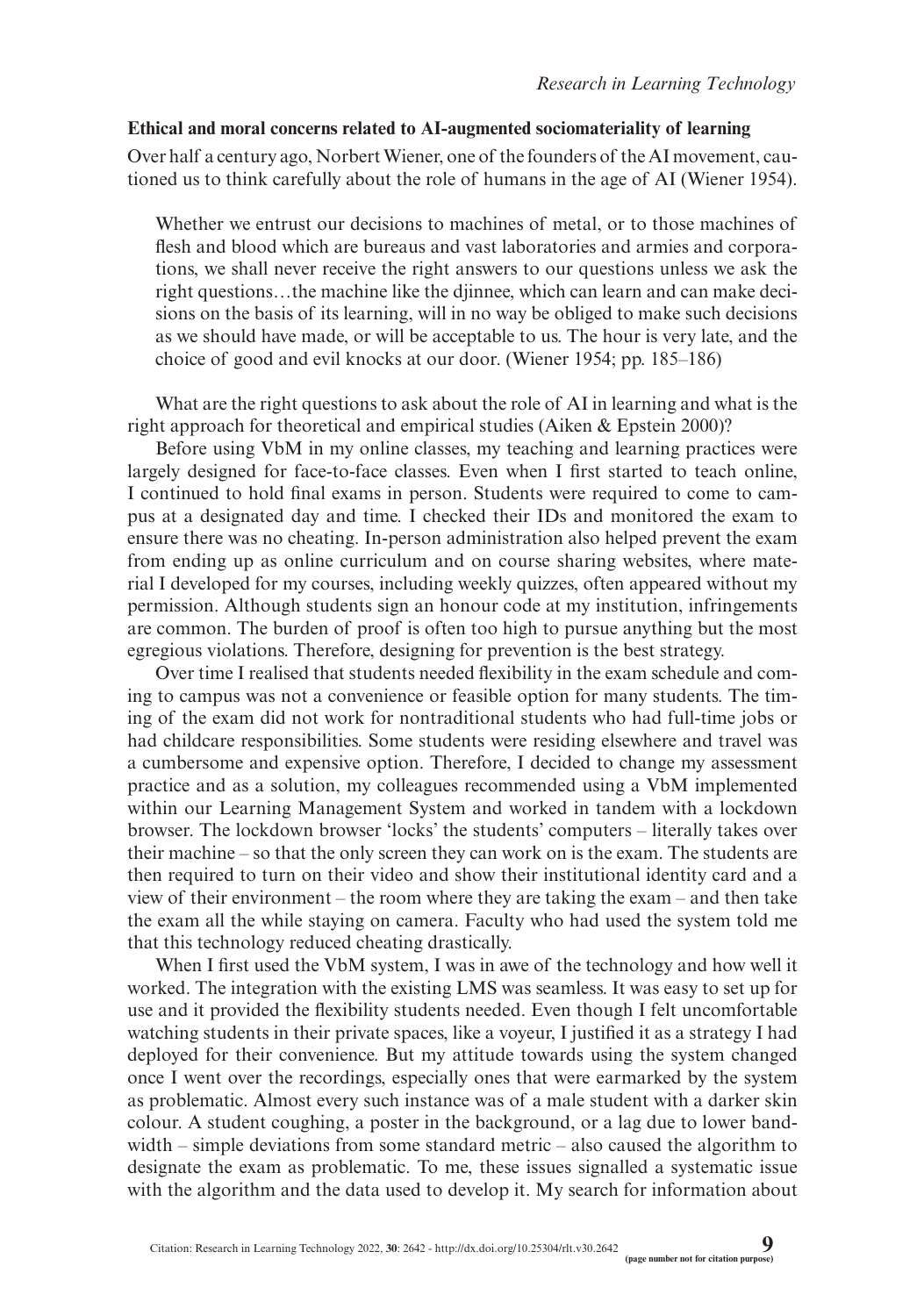the software proved fruitless – the company offered no transparency. I could also not find information about what happens to the data, the limits on its use and reuse, and answers to when, if ever, it is deleted.

As I further investigated this issue I found that students were equally concerned about how the software worked, their privacy, the potential long-term use of their data, and faculty's uncritical reliance on the software for making decisions about cheating. Students also reported feeling anxious and stressed because of the system (Flaherty 2020). There were vigorous discussions about the use of VbM, including specific commercial applications, on Reddit<sup>™</sup> and other online forums. Some students had also posted potential solutions for circumventing the system, pointing out those who want to cheat and have the intelligence to devise new solutions will do so.

Many of the AI elements that generate these functions are 'invisible' to us, that is, they are hidden under layers of hardware and software and not transparent to the user (teacher or the learner). The core technologies driving them however are similar to features that we use daily when we shop online, talk to voice-recognition applications such as Amazon's Alexa, watch movies on Netflix<sup>™</sup>, or try to navigate to a new place using Google Maps™. We might not know the nuances of how these devices work, but we know there is an algorithm that processes the data and that over time these things tend to work better for us; they are more personalised. These concerns highlight one of the primary reasons why we need a deeper understanding of how AI is changing learning practices. We need to understand at a fundamental level how characteristics of AI – data and algorithm – change the very nature of things on which our understanding of learning is based. By not having a transparent understanding of what is going on, it is hard to design and even to respond to what is taking place. In particular, increasing use of AI is leading to surveillance not only through technologies such as VbM but even other data and data sharing practices (Atteneder & Collini-Nocker 2020). The framework I have presented here also alerts us to unintended ways in which data/algorithm duality can work to create stress and anxiety among students by penalising them for even a small movement they make during the exam. When the agency and thus power shifts to a machine and decision-making is driven by algorithms, often those that are opaque to us, the control we have over actions that we are required to take reduces significantly. Thus, augmented sociomateriality disrupts relational practices affecting learning practices.

## **Discussion and conclusion**

In this article I have advanced augmented sociomateriality as a sociomaterial perspective for understanding how AI is shaping learning practices. The conceptual framework I offer as a way to understand how augmented sociomateriality shapes learning practices rests on the idea of *dualities* and provides a mechanism to account for the unique aspects of AI that have the potential to shape learning. A focus on augmenting sociomateriality of learning practices provides a unique vantage point from which to advance socio-cognitive understanding by incorporating both materiality and sociality without privileging either and by accounting for emergent characteristics of assemblages that are shaped by AI. I argue that AI specifically changes representations and agency within an assemblage, thereby, in the context of learning practices, changing relational and participatory practices. An augmented sociomaterial account is of course applicable to other non-AI assemblages but by making augmentation within learning practices salient this perspective allows those interested in learning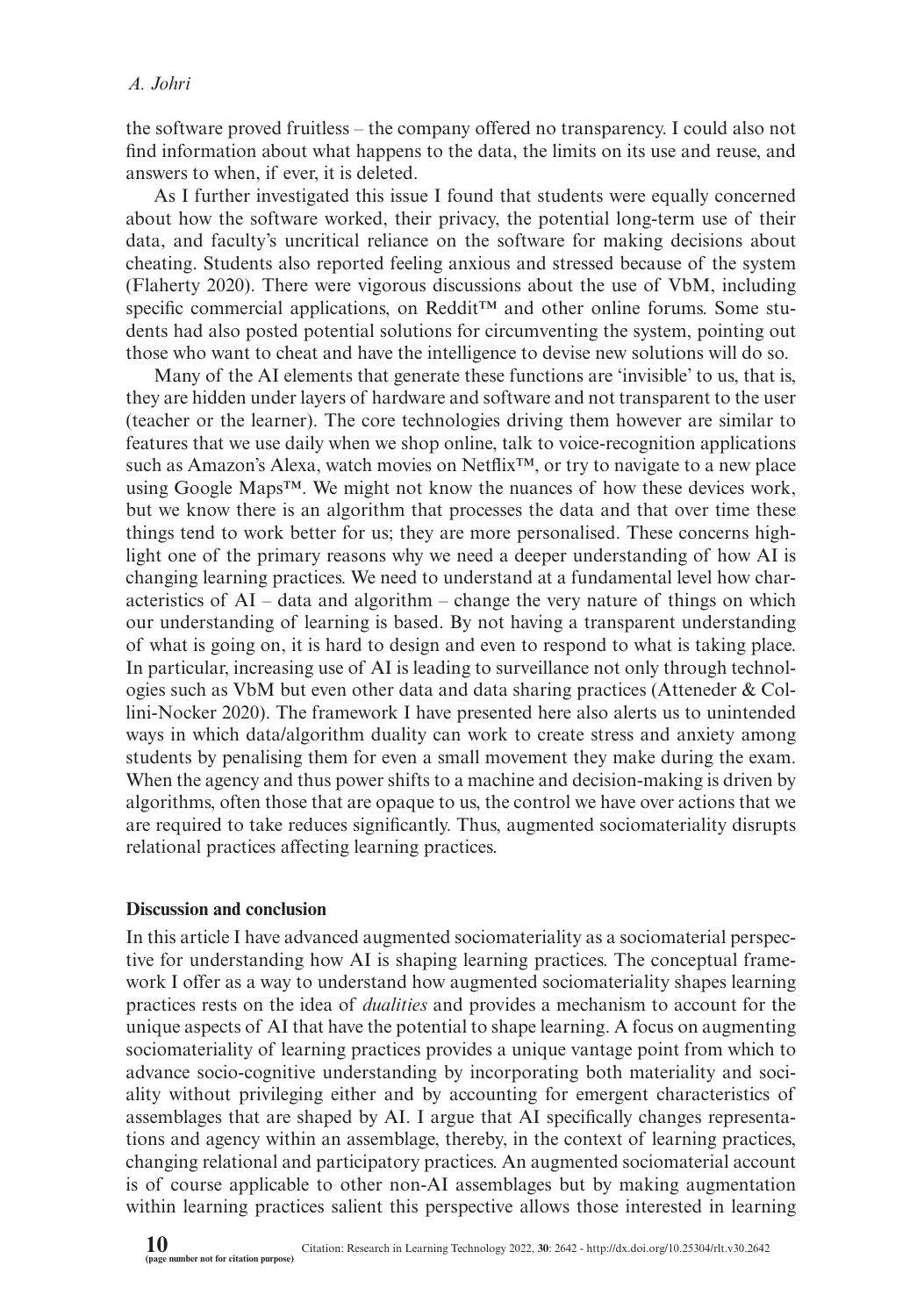technologies to make the use of technology a useful focus of study without marginalising other aspects of the practice.

I used the case study of VbM from my own experience but this framework is relevant to other AI-driven learning technologies. For instance, it alerts us to the limited learning gains that can come from more personalised tutoring because learners' lack of agency limits essential participatory practices such as autonomy and self-regulation. It also tells us that we have to examine any intervention in the larger context if we truly want to understand how technology shapes learning. One limitation of this case study is that VbM makes use of relatively traditional machine learning and AI capabilities and is not necessarily at the forefront of the technology. The use of neural networks or deep learning models in VbM system is limited, if any. Yet, it is a useful case as it depicts that the novelty of a sociomaterial assemblage and the shifts in it can come about even from a simple AI-based capabilities and does not require very sophisticated or novel techniques or algorithms. In this case, by augmenting sociomateriality, humans' actions within the assemblage have changed – in many ways, humans have to act how AI directs them to – and this has shifted the overall practice. AI might have limited capabilities and might not have new or novel thoughts, compared to humans, but the assemblage itself is shaped differently and acts uniquely. Students and instructors, for instance, relate with each other in a different manner. When the application produces a message informing a student that they are deviating from the exam norm, the machine is doing work that previously would have been within the purview of the instructor. This message is programmed in the sense that the algorithm detects certain movements or shifts (maybe even changes in light patterns) but this detection is dynamic in the sense that it works differently for different students (based on skin colour, movements, background, etc.) and also, it changes over time with new data and modifications in the algorithm itself, that is, it learns. This shift of agency to the AI-driven application is the fundamental shift in how augmented sociomaterial assemblages work. It might be designed and programmed by a human, but it works in its own way.

Finally, and maybe most crucially, this framework alerts us to the shifts that a lack of transparency and the introduction of bias can bring to relational and participatory aspects of learning practices. By changing this overall context of learning, for instance, through surveillance, we are changing how people learn and how much they trust what they are learning.

## **Acknowledgements**

This work was partially funded by U.S. NSF Awards #1937950, 1939105; USDA/NIFA Award#2021-67021-35329. Any opinions, findings, and conclusions or recommendations expressed in this material are those of the authors and do not necessarily reflect the views of the funding agencies. All material used here is for educational purposes only.

# **References**

Aiken, R. & Epstein, R. (2000) 'Ethical guidelines for AI in education: starting a conversation', *International Journal of Artificial Intelligence in Education*, vol. 11, pp. 163–176.

Atteneder, H. & Collini-Nocker, B. (2020) 'Under control: audio/video conferencing systems feed "Surveillance Capitalism" with students' data', *13th CMI Conference on Cybersecurity and Privacy (CMI)*, Copenhagen, Denmark, pp. 1–7.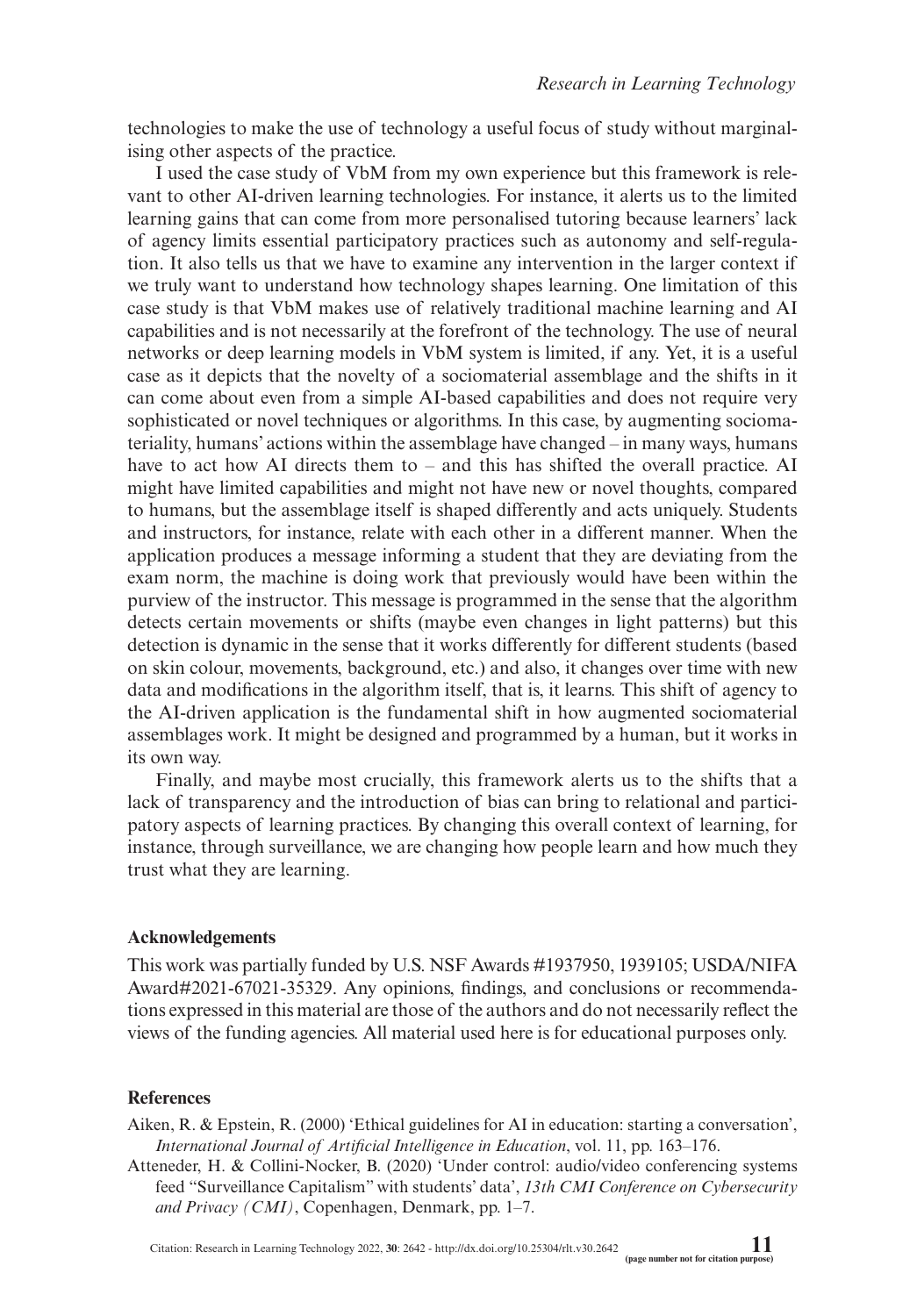- Barab, S., MaKinster, J. & Scheckler, R. (2003) 'Designing system dualities: characterizing a web-supported professional development community', *The Information Society*, vol. 19, no. 3, pp. 237–256. doi: [10.1080/01972240309466](http://dx.doi.org/10.1080/01972240309466)
- Bennett, S. & Oliver, M. (2011) 'Talking back to theory: the missed opportunities in learning technology research', *Research in Learning Technology*, vol. 19, no. 3, pp. 179–189. doi: [10.3402/rlt.v19i3.17108](http://dx.doi.org/10.3402/rlt.v19i3.17108)
- Blackler, F. (1995) 'Knowledge, knowledge work, and organizations: an overview and interpretation', *Organization Studies*, vol. 16, pp. 1021–1046. doi: [10.1177/017084069501600605](http://dx.doi.org/10.1177/017084069501600605)
- Dhawan, S. (2020) 'Online learning: a panacea in the time of COVID-19 crisis', *Journal of Educational Technology Systems*, vol. 49, no. 1, pp. 5–22. doi: [10.1177/0047239520934018](http://dx.doi.org/10.1177/0047239520934018)
- Engelbart, D. (1962) *Augmenting Human Intellect: A Conceptual Framework*. Stanford Research Institute (SRI), Menlo Park, CA.
- Fenwick, T. & Landri, P. (2012) 'Materialities, textures and pedagogies: socio-material assemblages in education', *Pedagogy, Culture & Society*, vol. 20, no. 1, pp. 1–7. doi: [10.1080/14681366.2012.649421](http://dx.doi.org/10.1080/14681366.2012.649421)
- Flaherty, C. (2020) 'Big proctor: is the fight against cheating during remote instruction worth enlisting third-party student surveillance platforms?', *Inside Higher Ed*, 11 May. https:// www.insidehighered.com/news/2020/05/11/online-proctoring-surging-during-covid-19
- Greeno, J. (2006) 'Learning in activity', in *The Cambridge Handbook of the Learning Sciences*, ed K. Sawyer, Cambridge University Press, New York, NY, pp. 79–96.
- Hall, R. (2011) 'Revealing the transformatory moment of learning technology: the place of critical social theory', *Research in Learning Technology*, vol. 19, no. 3, pp. 273–284. doi: [10.3402/rlt.v19i3.17115](http://dx.doi.org/10.3402/rlt.v19i3.17115)
- Hancock, J. T., Naaman, M. & Levy, K. (2020) 'AI-mediated communication: definition, research agenda, and ethical considerations', *Journal of Computer-Mediated Communication*, vol. 25, no. 1, pp. 89–100. doi: [10.1093/jcmc/zmz022](http://dx.doi.org/10.1093/jcmc/zmz022)
- Hutchins, E. (1999) 'Cognitive artifacts', in *The MIT Encyclopedia of the Cognitive Sciences*, eds. Robert A. Wilson & Frank C. Keil, MIT Press, Cambridge, MA, pp. 126–128.
- Johri, A. (2011) 'The socio-materiality of learning practices and implications for the field of learning technology', *Research in Learning Technology*, vol. 19, no. 3, pp. 207–217. doi: [10.3402/rlt.v19i3.17110](http://dx.doi.org/10.3402/rlt.v19i3.17110)
- Johri, A. & Olds, B. (2011). 'Situated Engineering Learning: Bridging Engineering Education Research and the Learning Sciences', *Journal of Engineering Education*, vol. 100, no. 1, pp. 151–185.
- Johri, A. (2012). Learning to Demo: The Sociomateriality of Newcomer Participation in Engineering *Research Practices. Engineering Studies*, Vol. 4, Issue 3, pp. 249–269.
- Johri, A., Olds, B. M. & O'Connor, K. (2014). 'Situative Frameworks for Engineering Learning Research', *The Cambridge Handbook of Engineering Education Research*, Eds. Johri, A. & Olds, B. Cambridge University Press, New York, NY, pp. 47–66.
- Johri, A. (2020). Artificial intelligence and engineering education. *Journal of Engineering Education,* no. 3, pp. 358–361.
- Jones, C. R. & [Czerniewicz, L. \(2011\) '](http://dx.doi.org/10.3402/rlt.v19i3.17107)Theory in learning technology', *Research in Learning Technology,* vol. 19, no. 3, pp. 173–177. doi: 10.3402/rlt.v19i3.17107
- Latour, B. (2005) Reassembling the Social: An Introduction to Actor-Network-Theory, Oxford University Press, Oxford.
- Leonardi, P. (2011) 'When flexible routines meet flexible technologies: affordance, constraint, and the imbrication of human and material agencies', MIS Quarterly, vol. 35, no. 1, pp. 147–167. doi: 10.2307/23043493
- Norman, D. A. (1991). Cognitive artifacts. *in Designing interaction: Psychology at the human-computer interface, ed John M. Carroll,* Cambridge University Press, New York, NY, pp. 17–38.
- Ong, W. J. (2002) Orality and Literacy: The Technologizing of the Word, Routledge, New York.